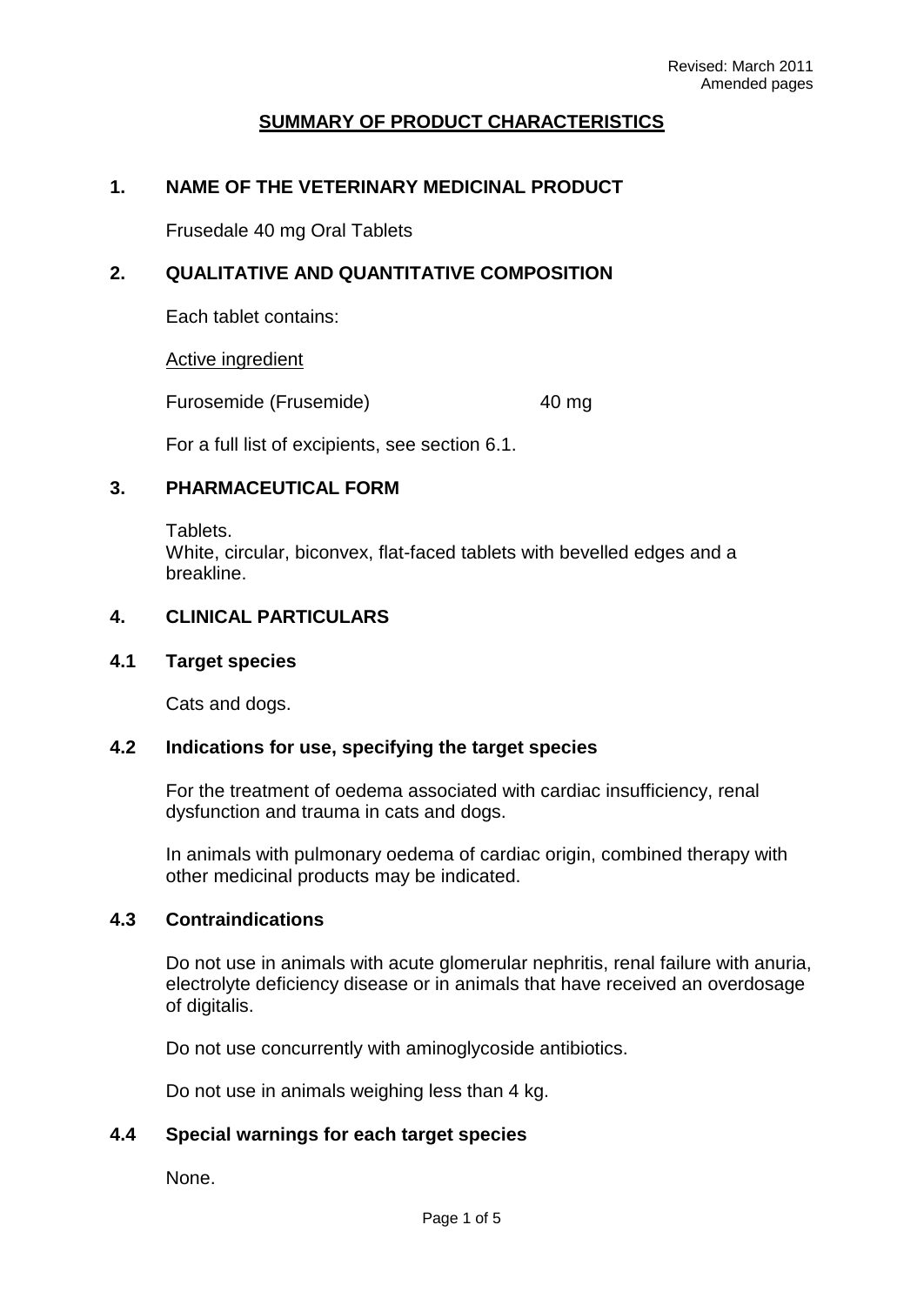# **4.5 Special precautions for use**

i. Special precautions for use in animals

Do not exceed the recommended dosage.

Therapeutic efficacy may be impaired by increased intake of drinking water. Where the animal's condition permits, water intake should be restricted during treatment with Frusedale 40 mg oral tablets.

Monitoring of plasma potassium levels is advisable during periods of prolonged treatment of combined therapy with cardiac glycosides. Potassium supplements may be necessary.

ii. Special precautions to be taken by the person administering the veterinary medicinal product to animals

Wear gloves, or wash your hands immediately after handling the tablets.

iii. Other precautions

None.

# **4.6 Adverse reactions (frequency and seriousness)**

Administration at the recommended dosage level is not normally associated with undesirable effects.

# **4.7 Use during pregnancy, lactation or lay**

Frusedale 40 mg oral tablets are not contraindicated in pregnant or lactating animals.

# **4.8 Interaction with other medicinal products and other forms of interaction**

Concurrent administration with corticosteroids may increase the risk of hypokalaemia.

Concurrent administration with aminoglycoside antibiotics may result in ototoxicity.

Concurrent administration with cephalosporin antibiotics may result in nephrotoxicity.

Concurrent administration with digoxin enhances the cardiac glycoside.

Concurrent administration with sulphonamide antibacterials may result in sulphonamide allergy.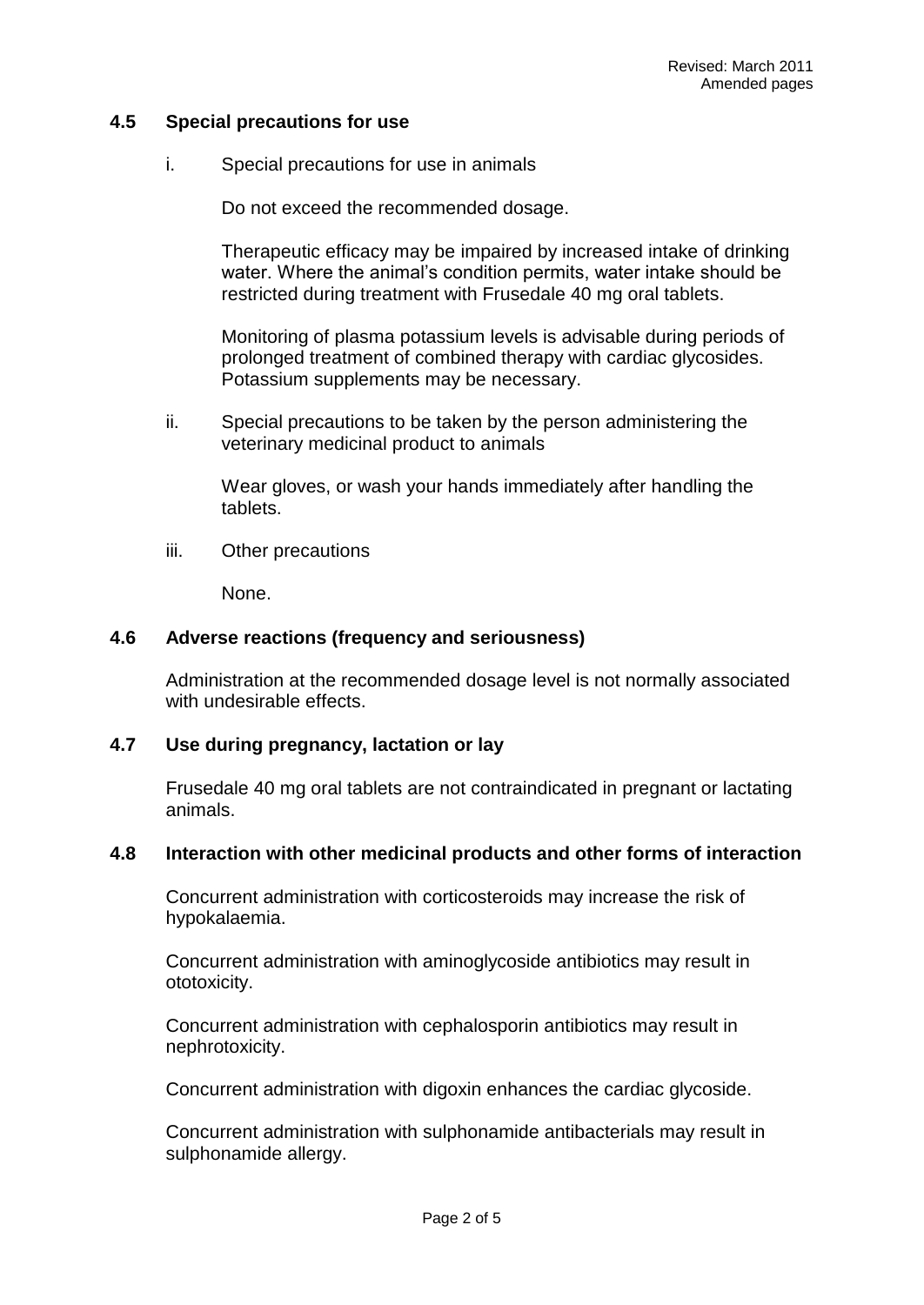## **4.9 Amounts to be administered and administration route**

For oral administration only. Cats and dogs:

Dosage up to 5 mg/kg bodyweight, or one Frusedale 40 mg oral tablet, per 8 kg bodyweight, one to two times daily with an interval of 6 - 8 hours between administrations.

For maintenance, the dosage should be reduced to 1 - 2 mg/kg per day.

For animals weighing between 4 and 8 kg, one half of one tablet should be administered. The tablets may be divided by breaking along the score line.

Not to be used in animals under 4 kg bodyweight.

### **4.10 Overdose (symptoms, emergency procedures, antidotes), if necessary**

Transitory deafness may occur in animals administered the product at doses higher than those recommended.

Cardiovascular side effects may occur in weak and old animals following overdosage.

Excessive doses can lead to hypovolaemia and decompensate renal function.

Management of signs of overdosage is symptomatic.

#### **4.11 Withdrawal periods**

Not applicable.

# **5. PHARMACOLOGICAL PARTICULARS**

Pharmacotherapeutic group: Furosemide

ATC Vet Code: QC03CA01

#### **5.1 Pharmacodynamic properties**

Frusedale 40 mg oral tablets contain Furosemide. Furosemide is a potent loop diuretic with a rapid action.

#### **5.2 Pharmacokinetic properties**

Furosemide inhibits electrolyte resorption in the proximal and distal renal tubules and in the ascending Loop of Henle. Excretion of sodium, potassium and chloride ions is enhanced, and also water excretion is enhanced. Furosemide has no effect on carbonic anhydrase. Diuretic activity begins one hour after oral administration and continues for four hours. The potency ensures diuretic action even when renal function is poor. Loop diuretics may cause severe potassium loss.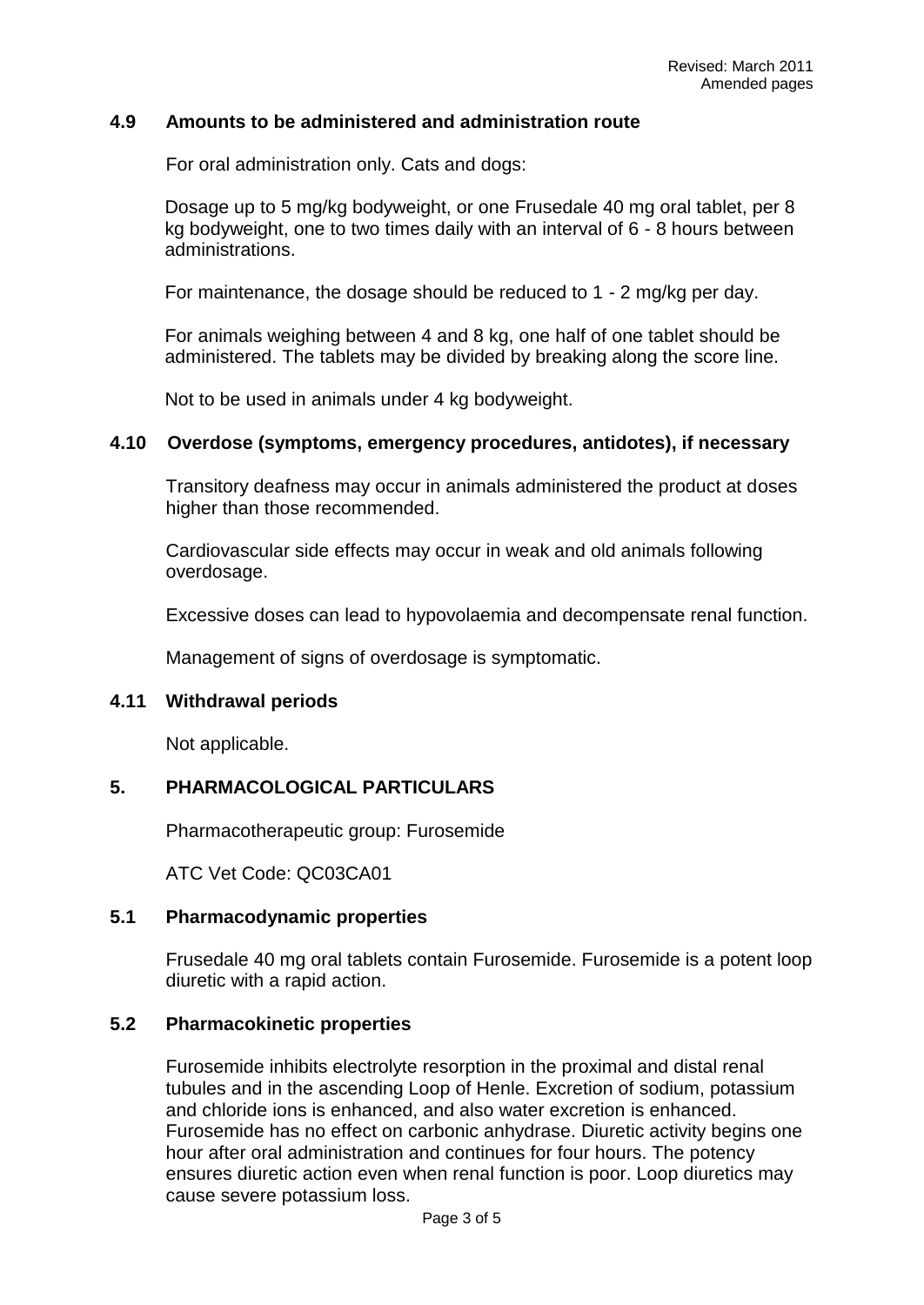# **6. PHARMACEUTICAL PARTICULARS**

# **6.1 List of excipients**

Maize starch Pregelatinised maize starch Magnesium stearate Lactose monohydrate

# **6.2 Incompatibilities**

There are no known incompatibilities.

### **6.3 Shelf life**

Shelf life of the veterinary medicinal product as packaged for sale: 4 years.

### **6.4 Special precautions for storage**

Do not store above 25°C. Protect from light.

# **6.5 Nature and contents of immediate packaging**

Polypropylene containers containing 1000 white, circular, biconvex, flat-faced tablets with bevelled edges, a breakline and which are embossed F40 on one face, CP or DP on the reverse.

## **6.6 Special precautions for the disposal of unused veterinary medicinal product or waste materials derived from the use of such products, if appropriate**

Any unused veterinary medicinal product or waste materials derived from such veterinary medicinal products should be disposed of in accordance with local requirements.

# **7. MARKETING AUTHORISATION HOLDER**

Dechra Limited Dechra House Jamage Industrial Estate Talke Pits Stoke-on-Trent **Staffordshire** ST7 1XW UK